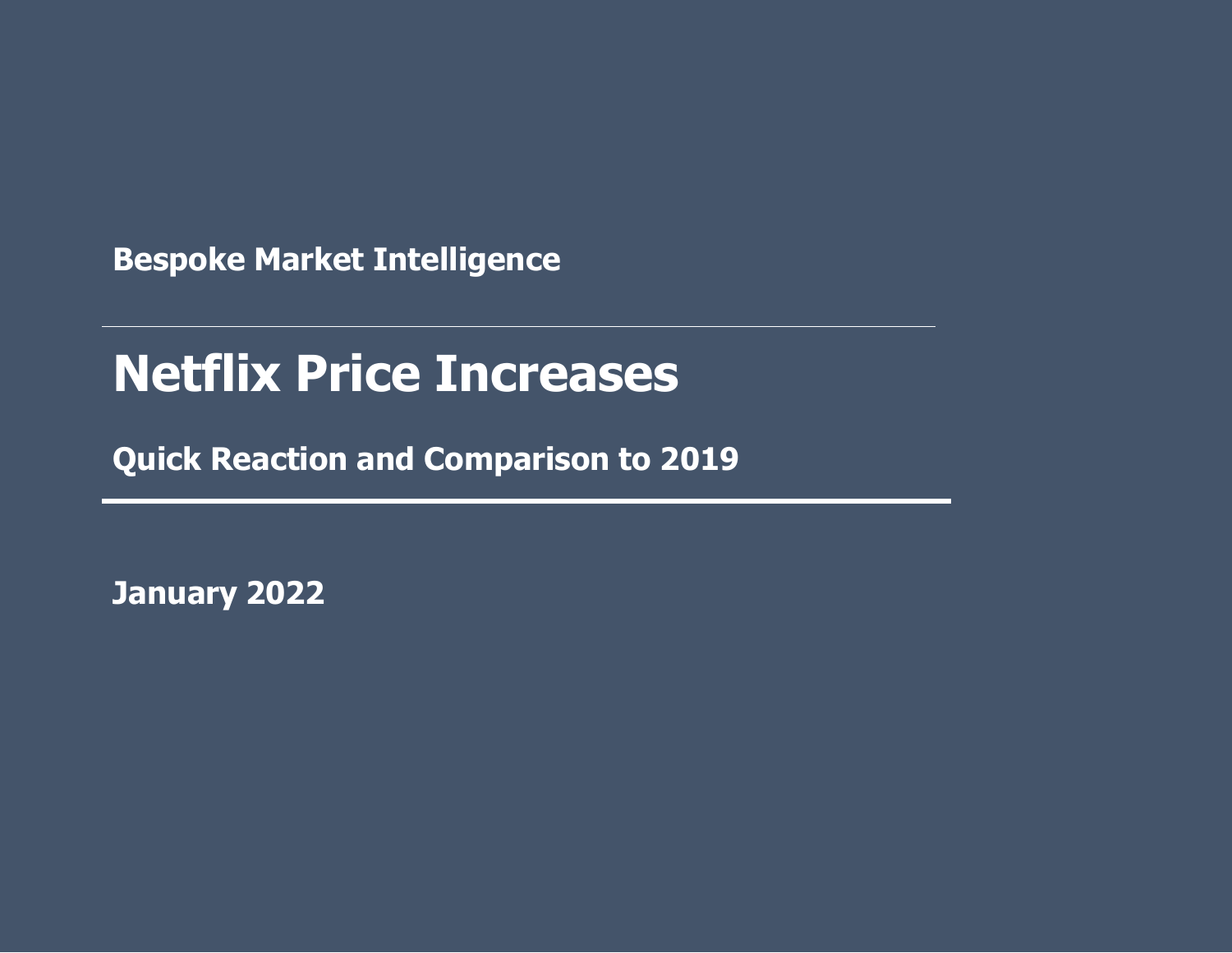Survey of  $\sim$ 1,200 US consumers balanced to census.

### FINDINGS:

#### ❑ **Netflix Price Increases Feedback**

- ❑ Aside from Prime TV, which has other benefits outside of just the streaming platform, Netflix subscribers were the least likely to say they would definitely cancel after learning of a \$1-\$2 price increase. Only a % of respondents who say they would cancel in the face of a price increase actually follow through with cancelling, so it is helpful to view this feedback within the context of the broader peer group.
- ❑ Less than half of Netflix subscribers know exactly how much they pay for Netflix. 53% of those who personally pay for Netflix do not know exactly how much they pay per month.
- ❑ Among former and non-subscribers, likelihood of signing up in the future does not change much when old / new price points are shown to respondents (ie, the current increase doesn't materially reduce likelihood of signing up in the future).
- ❑ Relative to the 2019 price increase, awareness of this price increase in its immediate aftermath is lower. Furthermore, current subscribers are less likely to say they would definitely cancel or would consider cancelling relative to readings in 2019.
- ❑ As a reminder from our quarterly survey, Netflix pricing power has pulled back in recent months. The price that would trigger cancellation is still firmly above current pricing levels, but we thought it was worth re-flagging. You might also notice on slide 15 that the price that would trigger cancellation followed a similar pattern in January of 2019 leading into the price increase at that time.

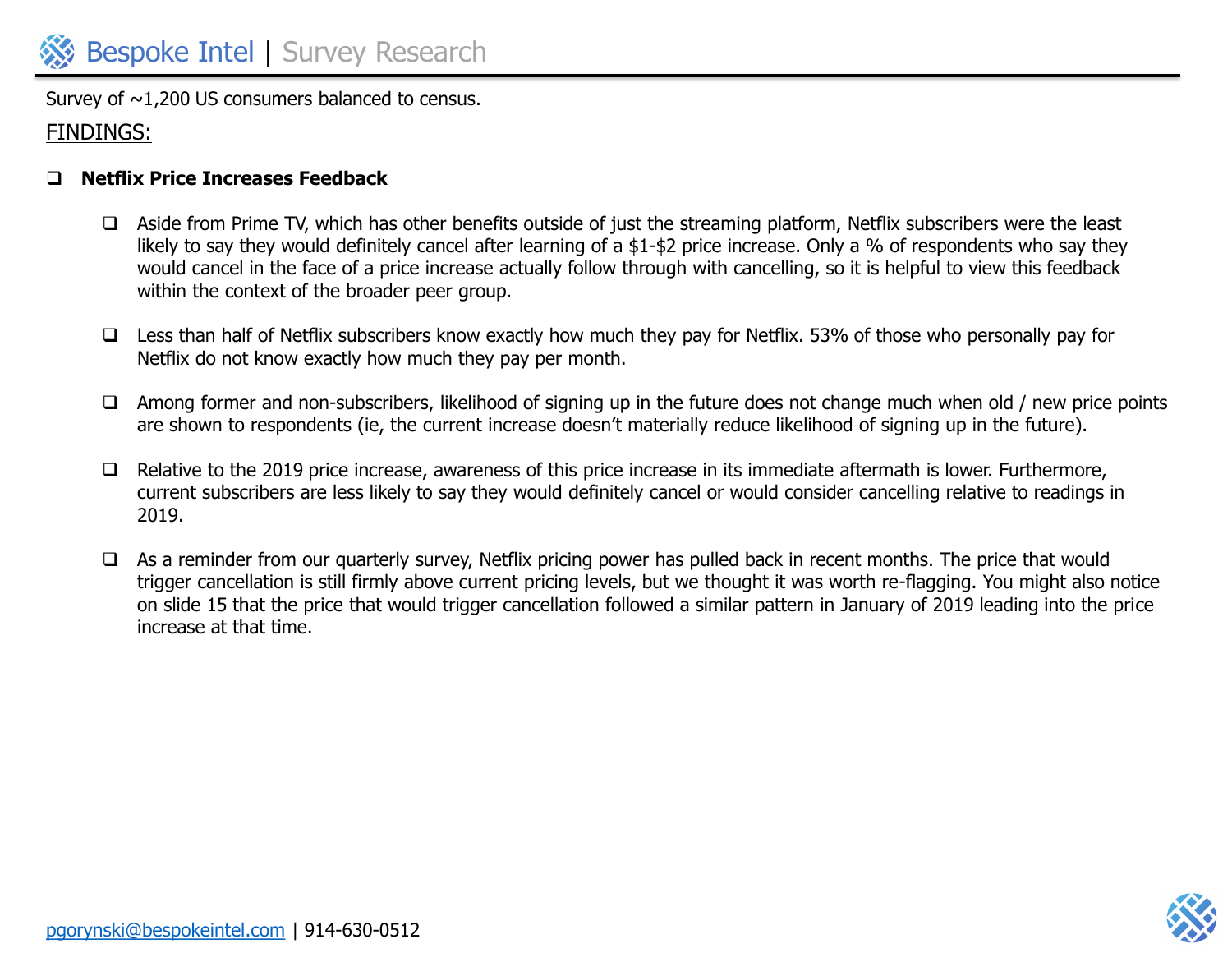**Price Increase Reactions Across Peer Group**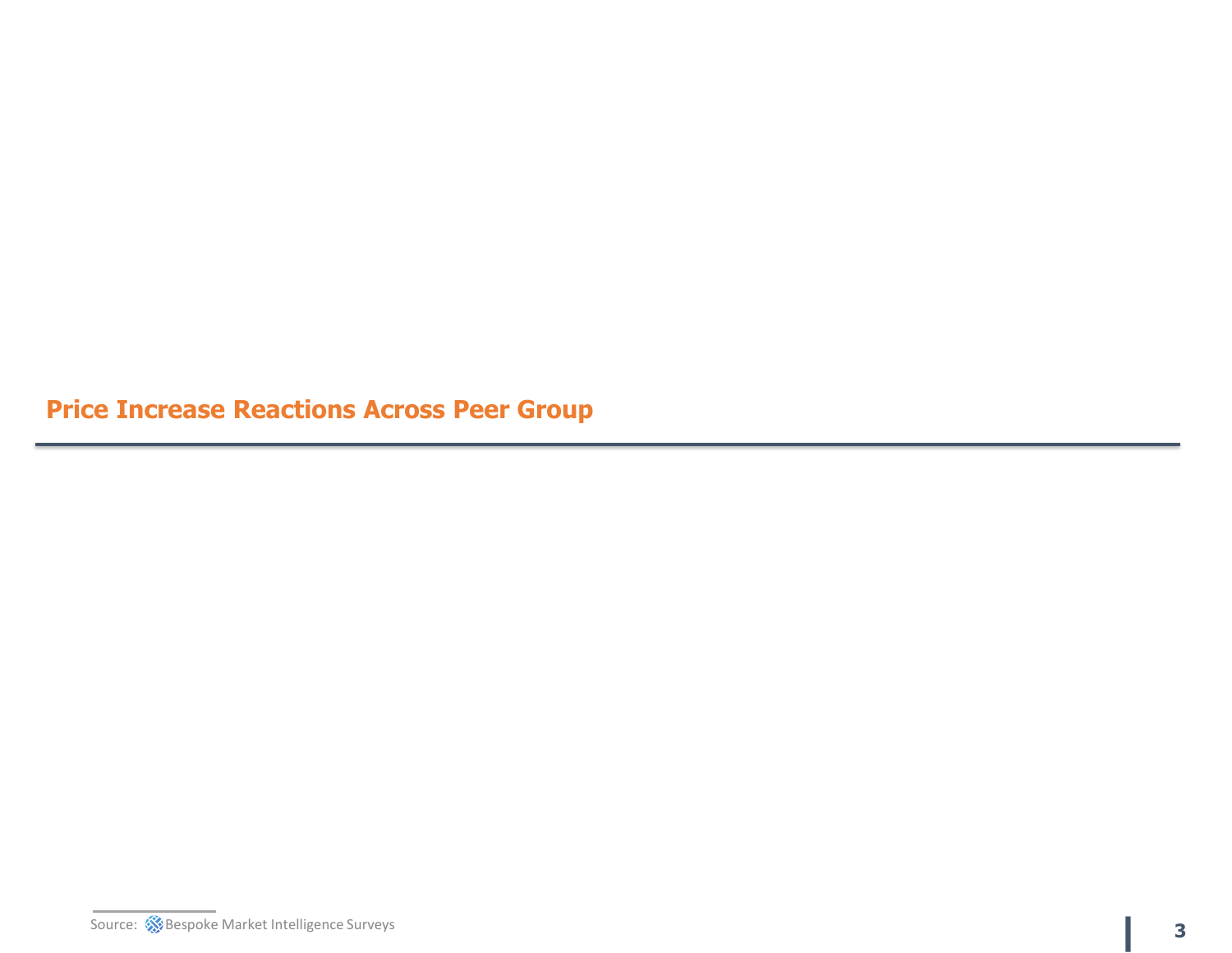#### **If you learned that the price of your plan was increasing by \$1-\$2 per month, what would your reaction be?**

Posed to respondents whose household currently subscribes to each of the following.

- $\blacksquare$  I would not mind
- I would be unhappy about it, but I would be unlikely to cancel





|                | $N =$ |
|----------------|-------|
| <b>Netflix</b> | 691   |
| Disney+        | 360   |
| <b>HBO Max</b> | 306   |
| Hulu           | 464   |
| Paramount+     | 213   |
| Peacock        | 262   |
| Prime TV       | 318   |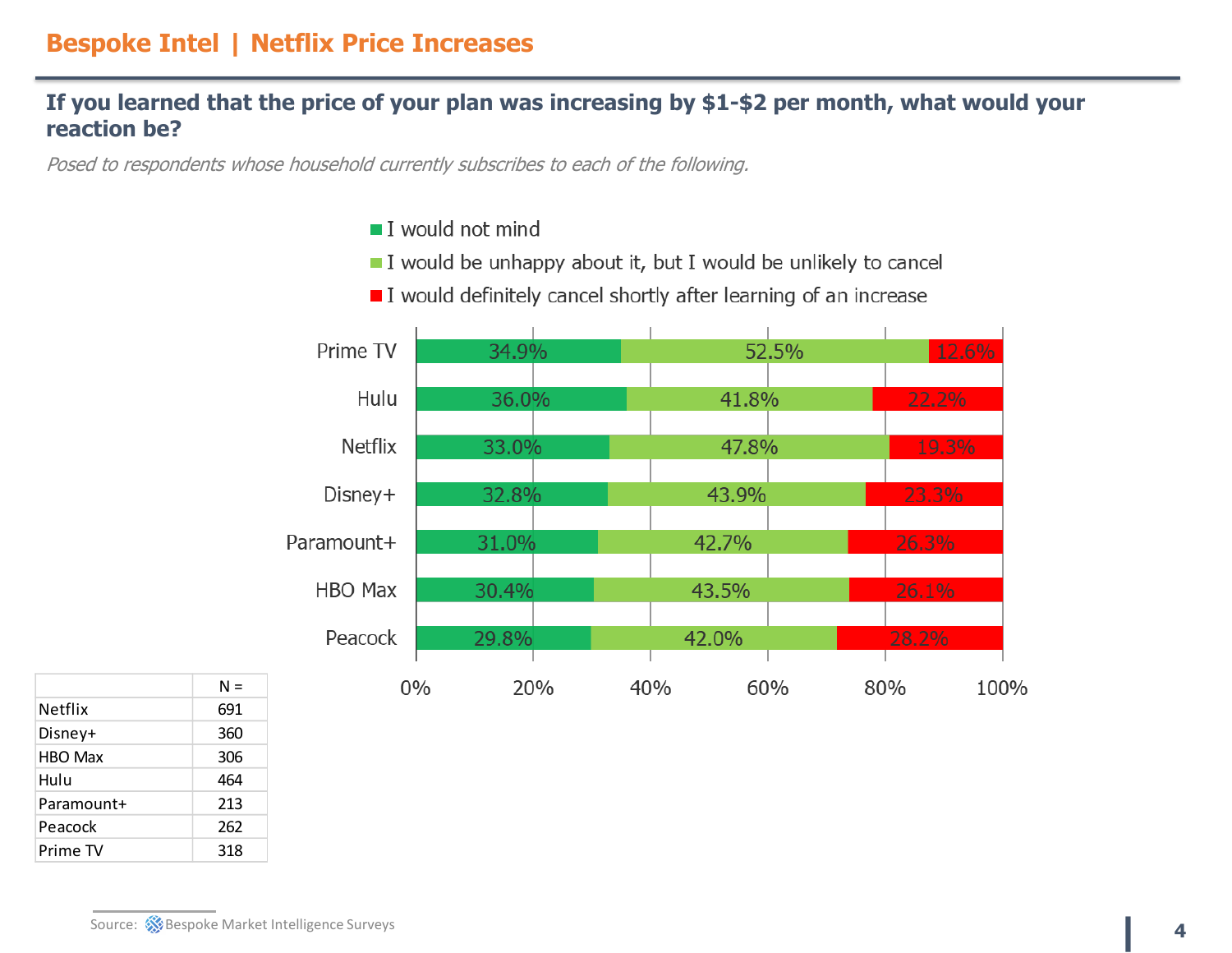**Netflix Subscribers Price Awareness**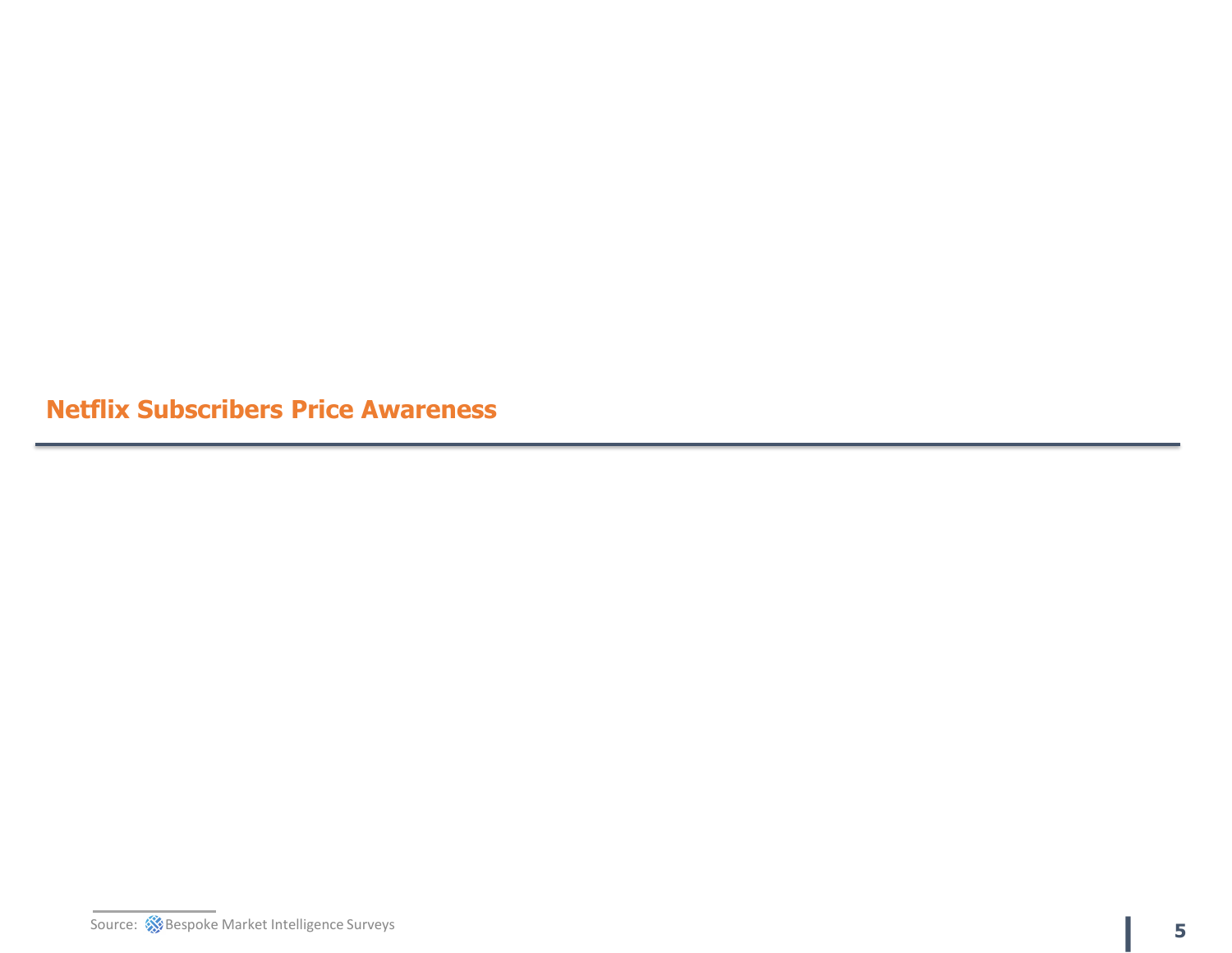### **Do you know how much you pay for Netflix per month?**

Posed to respondents whose household subscribes to Netflix ( $N = 691$ ) and respondents who actually pay for the subscription themselves ( $N = 507$ ).

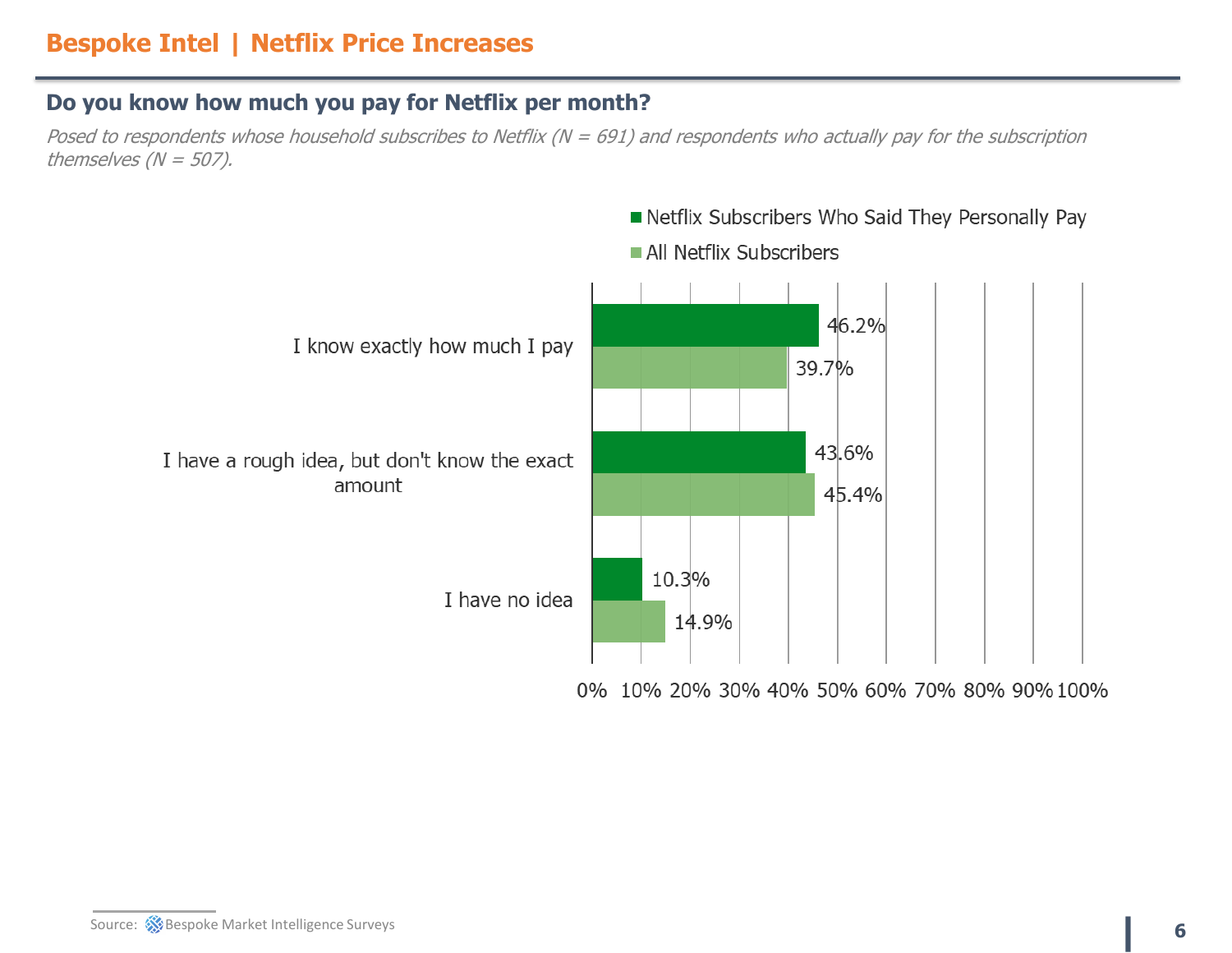**Netflix Subscribers Price Increase Reaction | 2022 vs. 2019**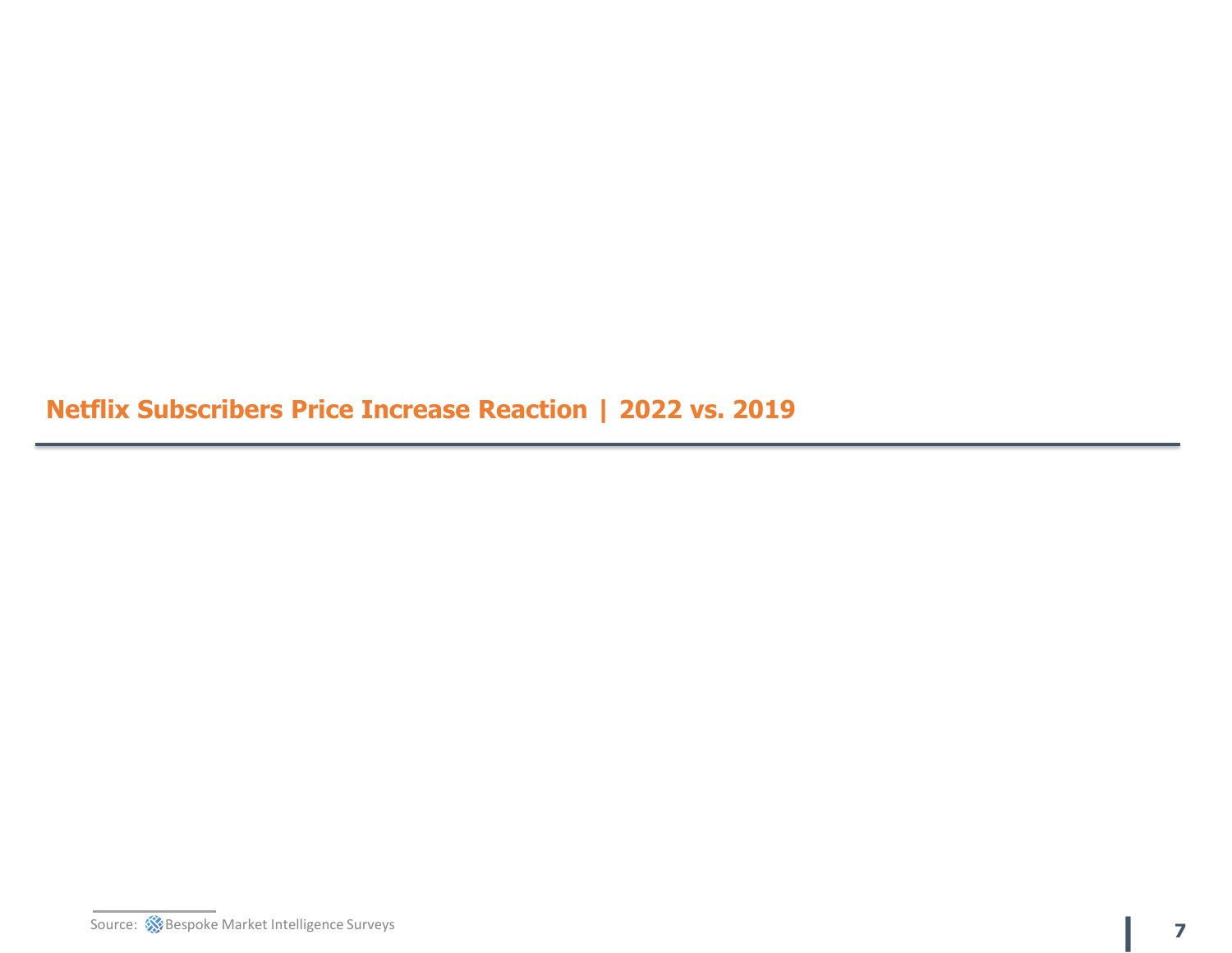#### **How likely would you be to sign up for Netflix at some point in the next year if the plans cost as follows when you tried to sign up?**

Posed to all Netflix subscribers:



Posed to Netflix subscribers who make the payments:







### January 2021 January 2019

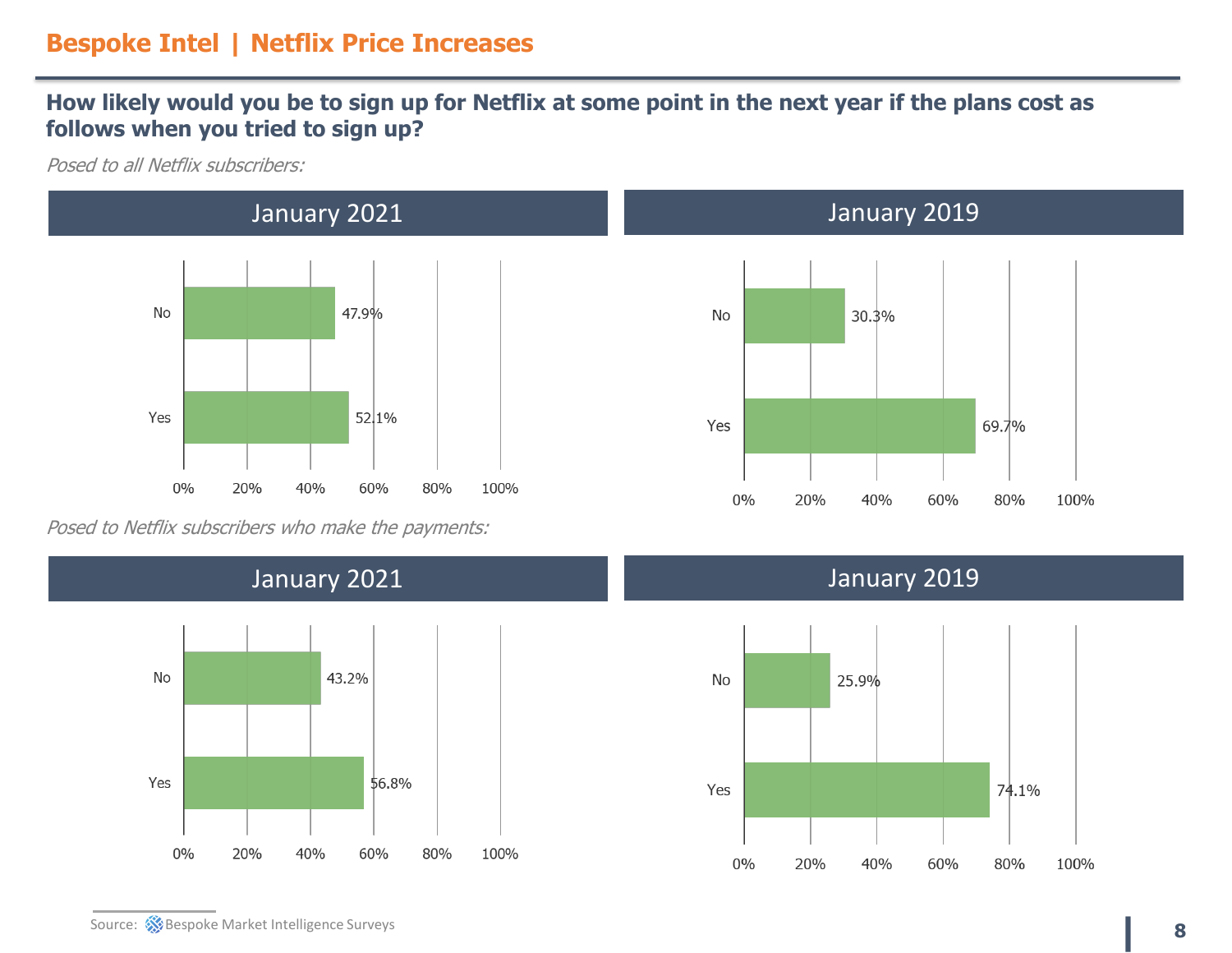#### **What will you do when the price increase hits your account in the next few months?**

Posed to all Netflix subscribers:



Posed to Netflix subscribers who make the payments:



48.5%

**| <sup>9</sup>**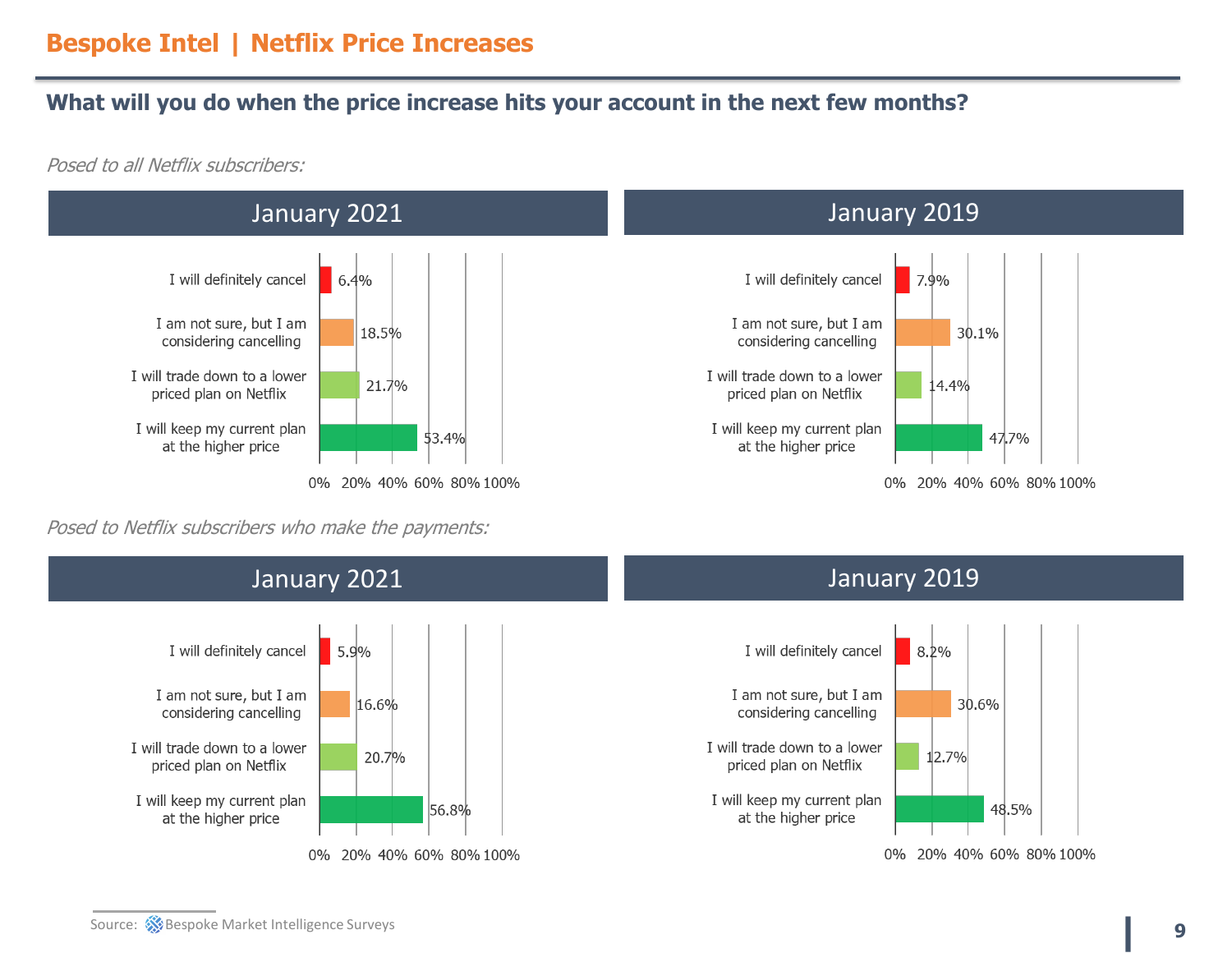#### **What will you do when the price increase hits your account in the next few months?**

Posed to all Netflix subscribers:

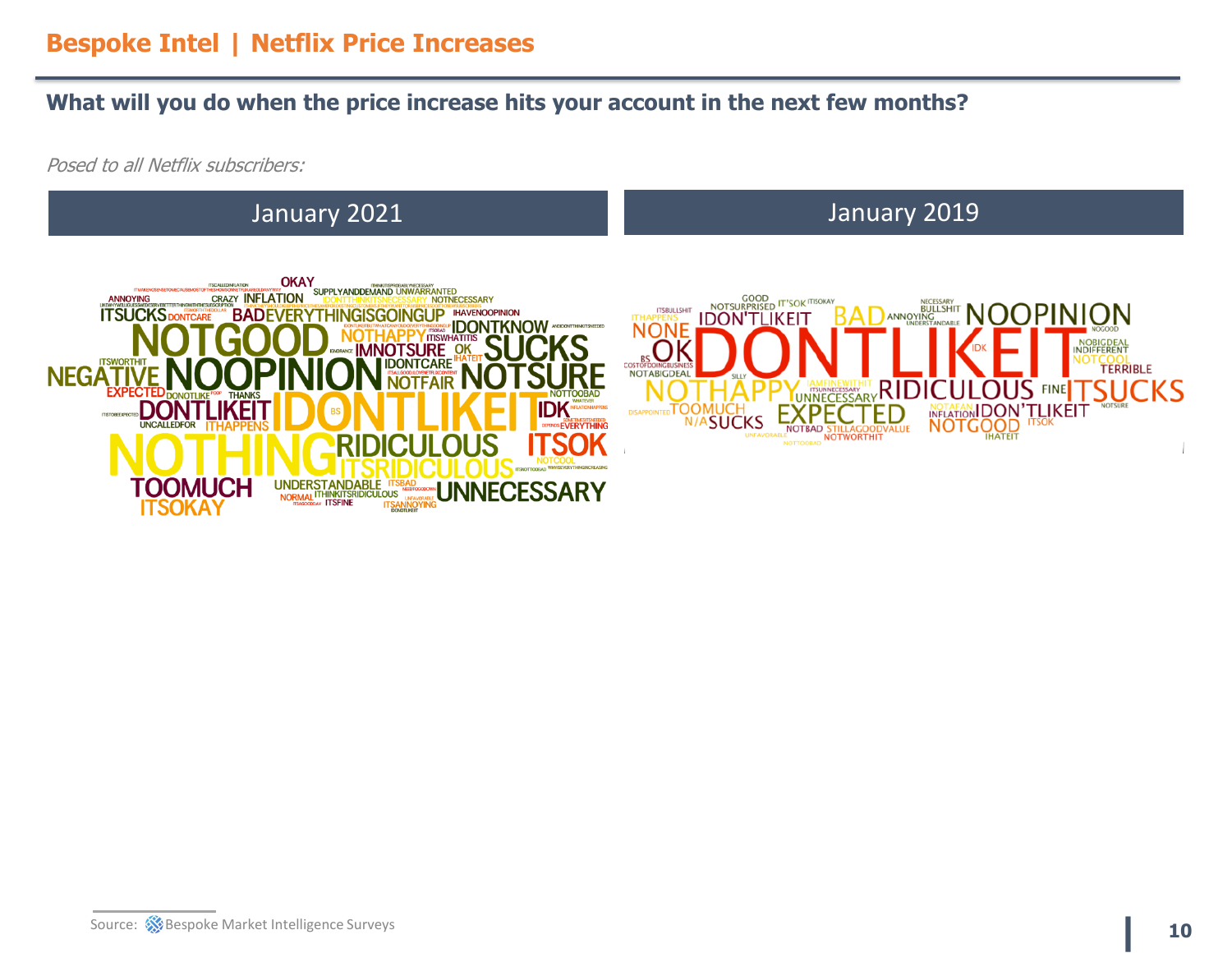**Former and Never Subscribers | Price Increase Impacts to Likelihood of Signing Up**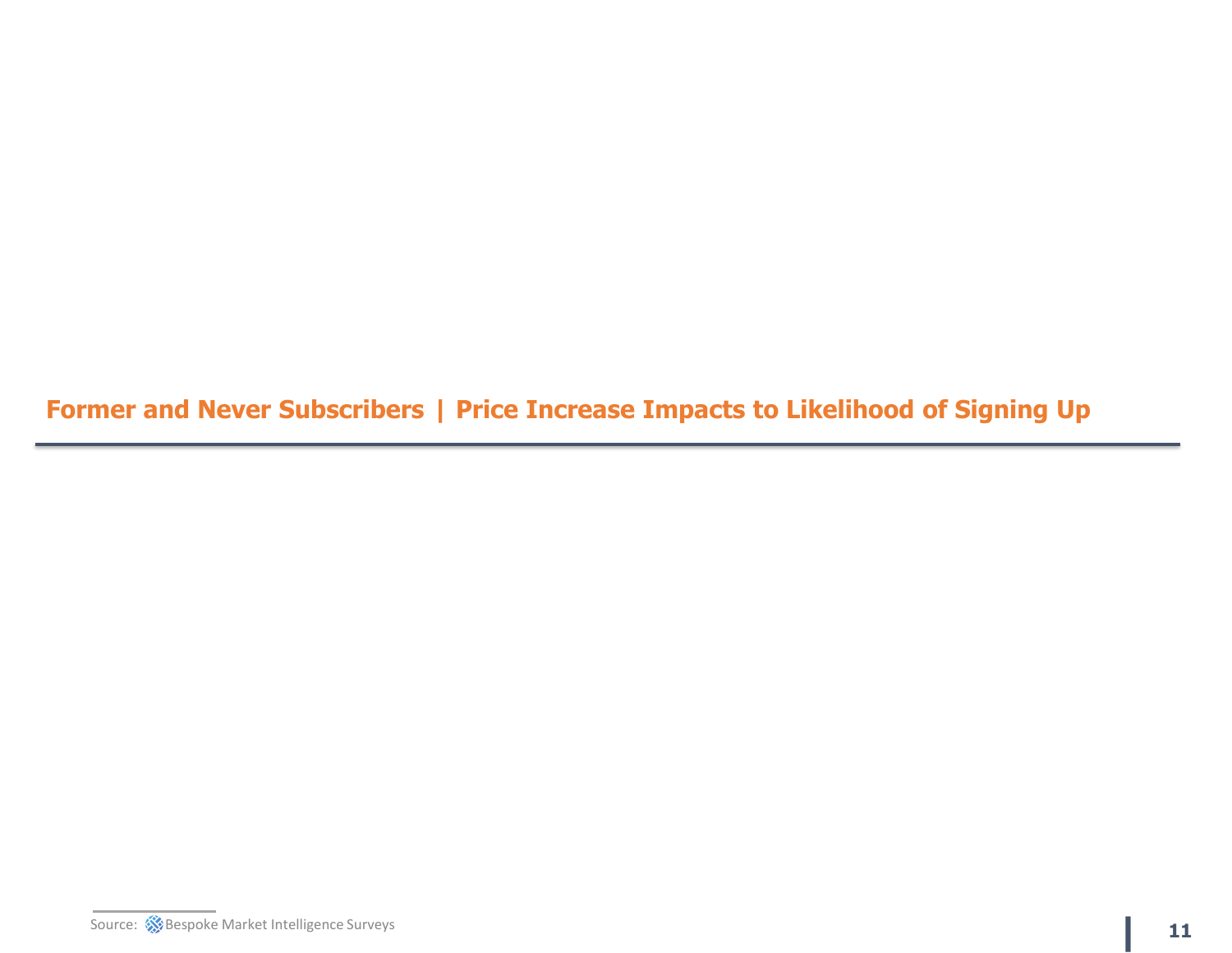### **Have you been a Netflix subscriber in the past?**

Posed to respondents whose household does not currently subscribe to Netflix ( $N = 520$ ).

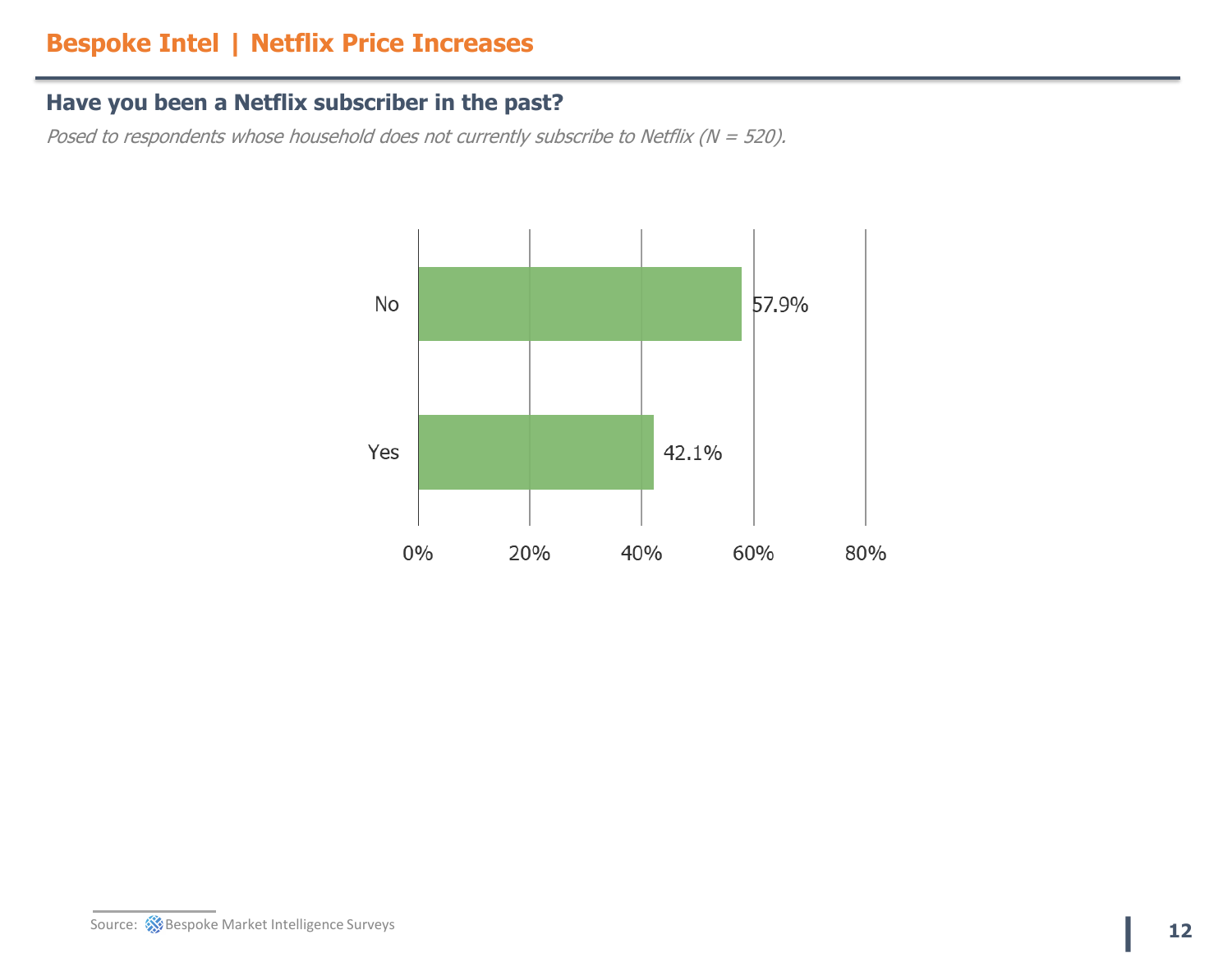#### **How likely would you be to sign up for Netflix at some point in the next year if the plans cost as follows when you tried to sign up?**

Posed to respondents whose household does not currently subscribe to Netflix: Formers (N = 220) and Nevers (N = 301)



#### **EXALUST SOURCE:** Superspoke Market Intelligence Surveys **13**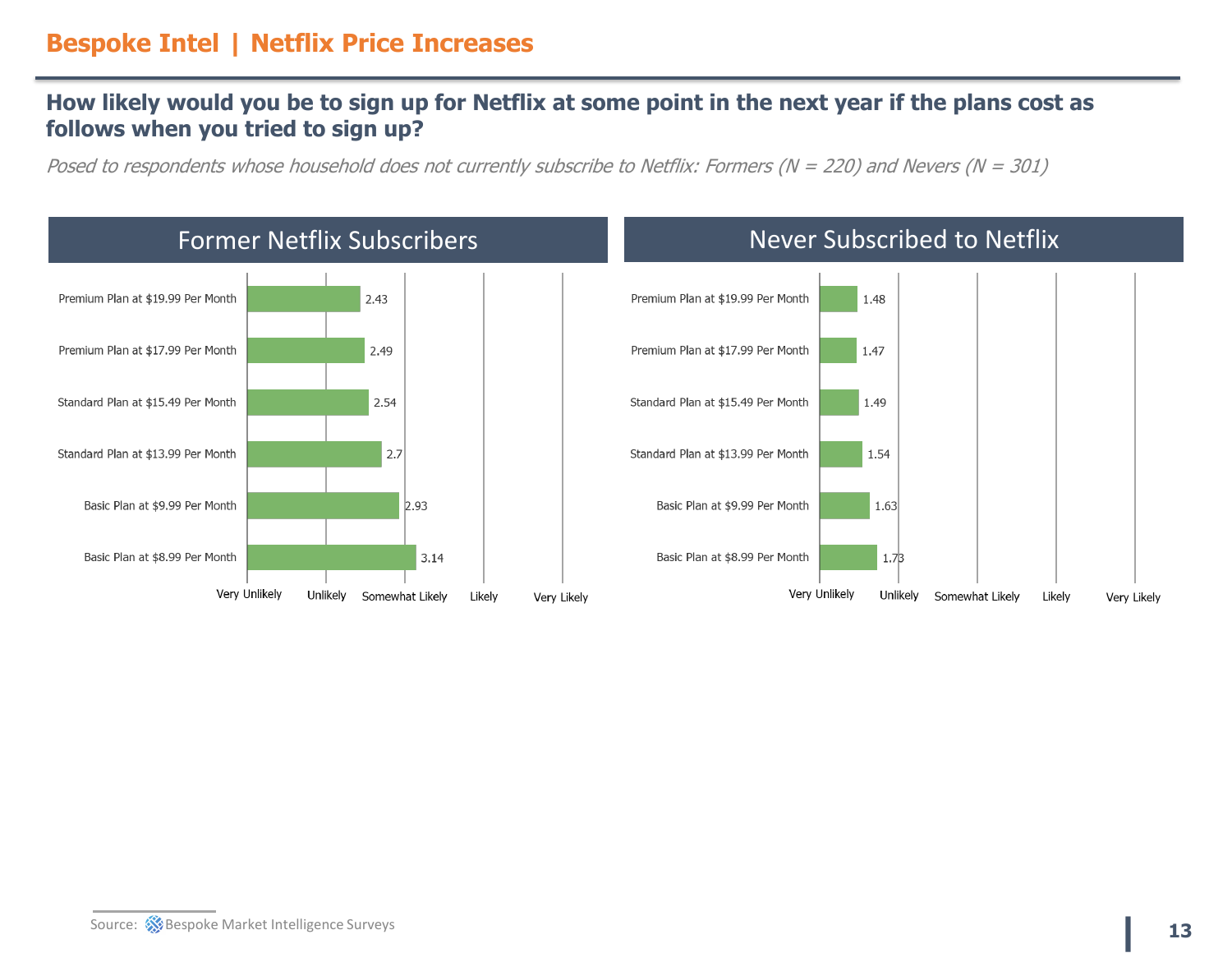**Re-flagging Quarterly Feedback on Price Sensitivity and Satisfaction**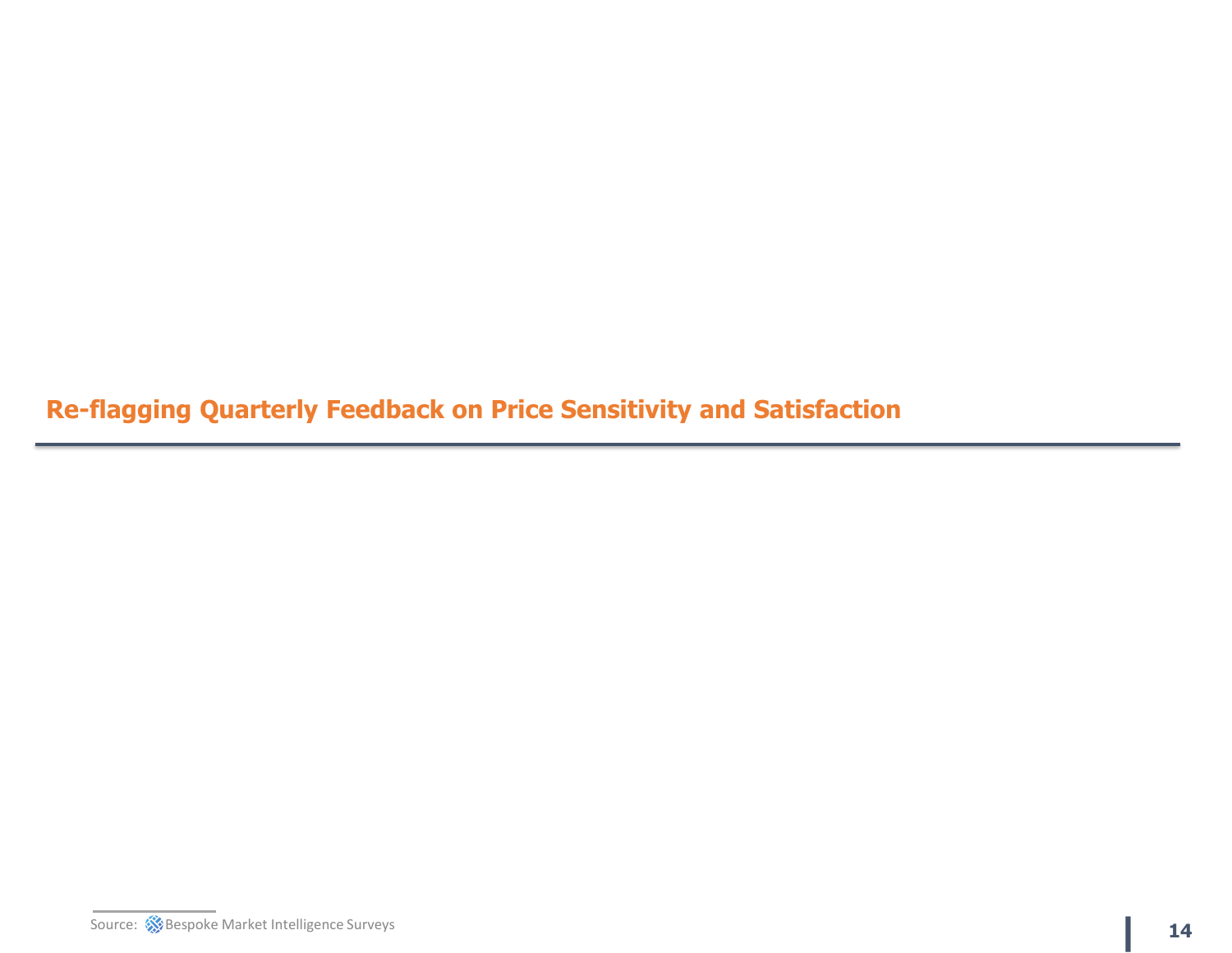#### **At what monthly price point would you decide to cancel your Netflix subscription? (If Netflix continues to increase, what price per month would trigger your cancellation?)**

Posed to all Netflix subscribers (fill-in, average dollar amount charted below)